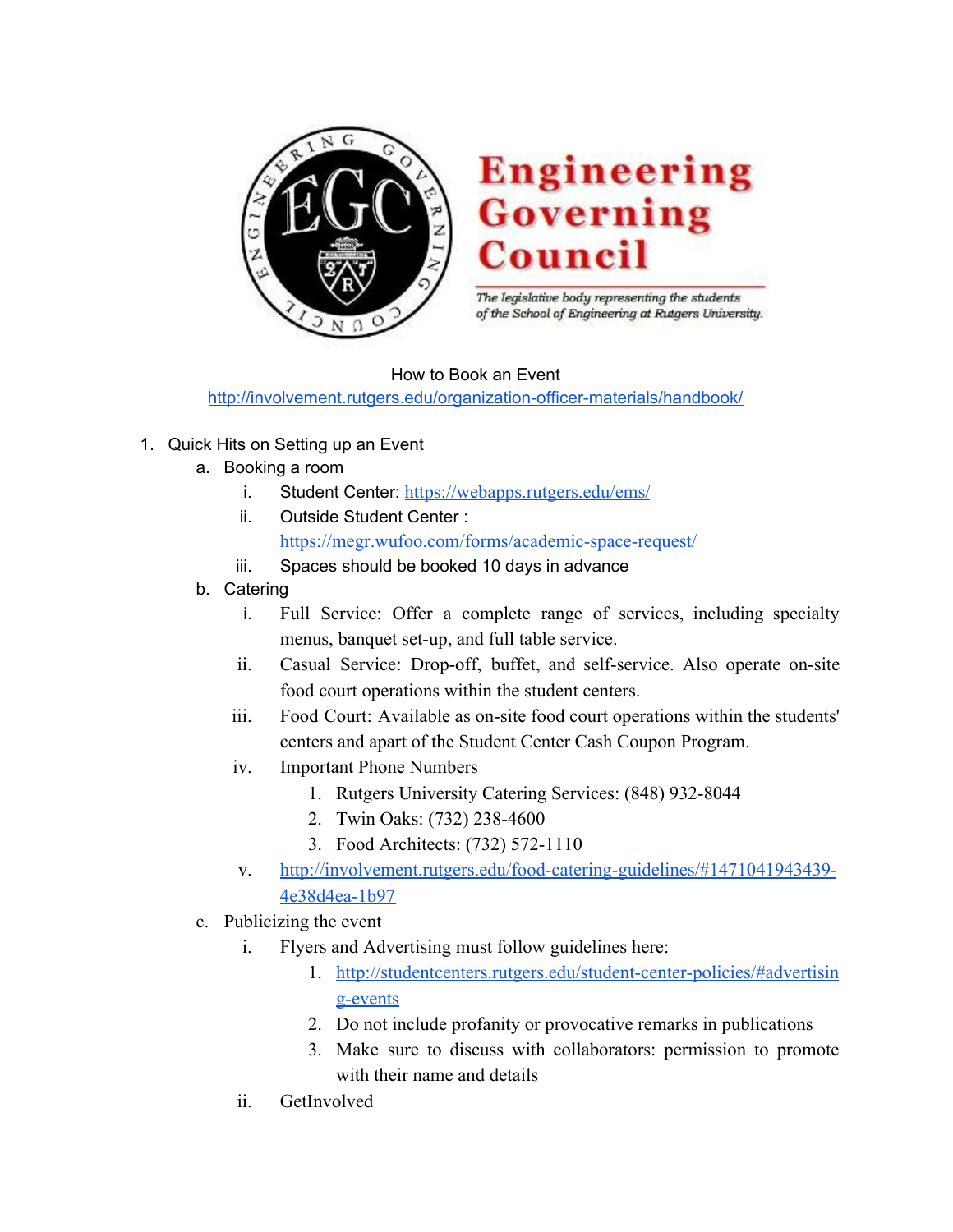- 1. <http://getinvolved.rutgers.edu/>
- d. Scheduling Guest Speakers
	- i. One Day Parking Pass
		- 1. [https://ipo.rutgers.edu/sites/default/files/RU%20One%20Day%20p](https://ipo.rutgers.edu/sites/default/files/RU%20One%20Day%20permit%20request%20form%20%20updated%2010.24.17.pdf) [ermit%20request%20form%20%20updated%2010.24.17.pdf](https://ipo.rutgers.edu/sites/default/files/RU%20One%20Day%20permit%20request%20form%20%20updated%2010.24.17.pdf)
		- 2. Needs to be filled out and submitted to :
			- a. one day@ipo.rutgers.edu
			- b. <https://ipo.rutgers.edu/dots/visitor-parking>
	- ii. Career Services Events
		- 1. Career Services Contacts
			- a. <https://careers.rutgers.edu/about-us/contacts-and-locations>
		- 2. Link to request Career Services Presentations
			- a. [https://careers.rutgers.edu/about-us/contacts-and-locations/s](https://careers.rutgers.edu/about-us/contacts-and-locations/service-requests/request-presentation) [ervice-requests/request-presentation](https://careers.rutgers.edu/about-us/contacts-and-locations/service-requests/request-presentation)